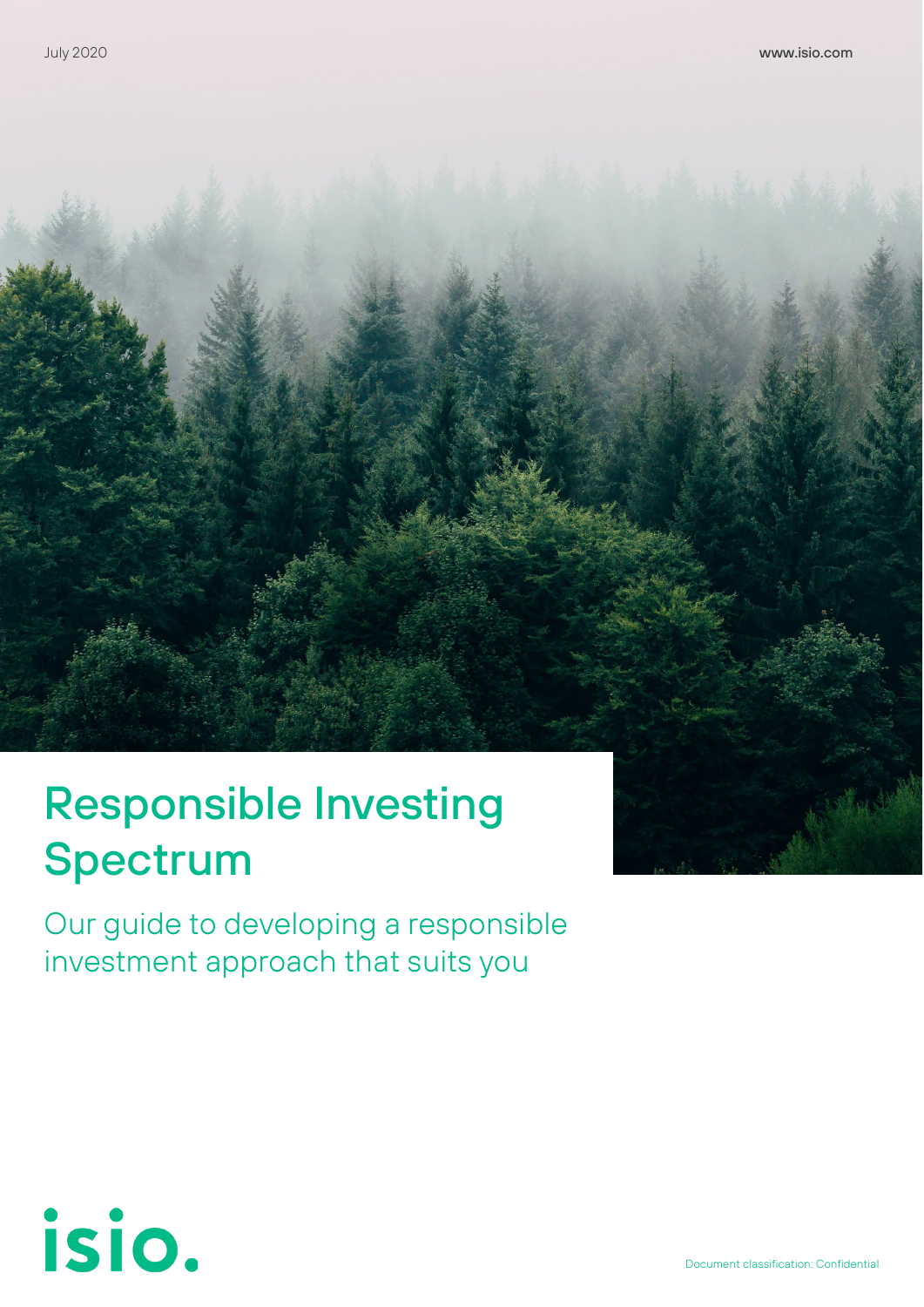## Executive Summary

It is important to define your responsible investment approach to set the foundation for ESG integration within your investment strategy.

This paper aims to provide UK investors with a range of potential approaches to develop a suitable Environmental, Social and Governance ("ESG") policy. We summarise the key considerations around assessing a variety of ESG risks and investment returns, as well as the governance requirements of each approach.

We present the potential approaches as a spectrum which can help you to identify where you are now, where you want to be and how you can get there.

#### The momentum behind responsible investing is growing

The growth of responsible investing ("RI") as investors incorporate ESG factors into investment portfolios is clear. Many asset managers and institutional investors have cited RI as their key theme for 2020. Organisations such as the UN PRI and the Task Force on Climate-related Financial Disclosures ("TCFD") (two well-known international organisations promoting RI) have grown in prominence, and their membership numbers have increased. The assets-under management of RI strategies continues to swell, reaching \$30.7 trillion as at the end of 20[1](#page-1-0)8<sup>1</sup>.

#### Regulators are raising ESG factors to the top of their agenda

In the UK, regulators are starting to demand more of asset owners to demonstrate how ESG factors are considered in constructing investment portfolios. Regulations require investors to state their policies on managing ESG risks as well as reporting progress against any stated ESG policy objectives. It is likely that there will be further climate change regulation introduced in the short-to-medium term.

#### What does the growing importance of ESG factors mean to you?

Policies on the management of ESG risks can no longer be considered a "nice to have" optional addition to an investment strategy. It has become an essential part of setting strategy as well as regulatory compliance. Before you can implement an ESG policy, you need to decide your approach and ESG beliefs.

#### How we can help

We can help you take your chosen RI approach and form it into an ESG policy that fits with your ESG beliefs and objectives. Once your ESG policy has been agreed, we can help you to integrate it into your investment strategy.

<span id="page-1-0"></span><sup>&</sup>lt;sup>1</sup> Global Sustainable Investment Review 2018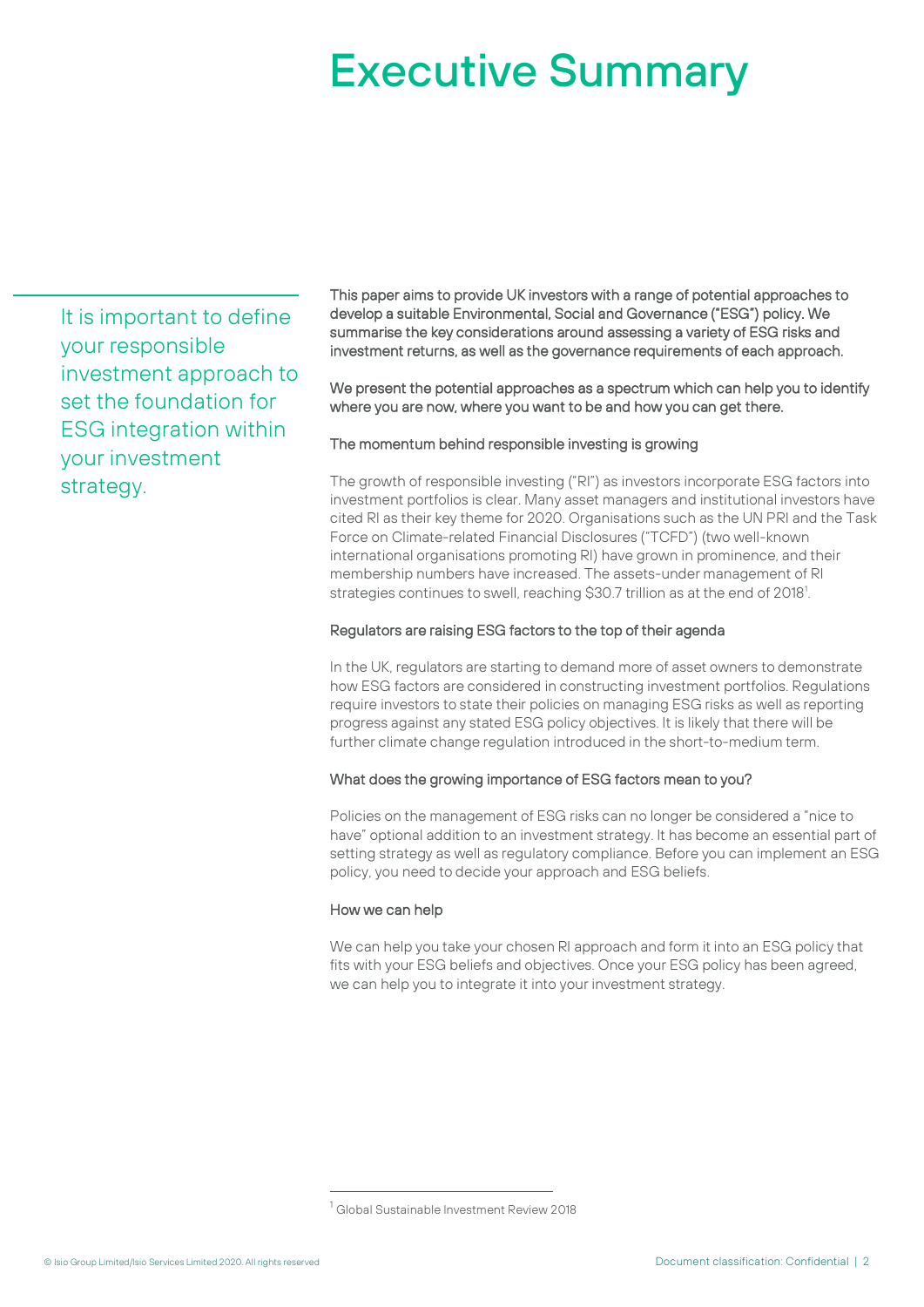## The trends in the RI space and why you should adopt an ESG policy

The growth of RI has been driven by a combination of factors:

- Growth in ESG related regulation;
- Investor attitudes changing; and,
- ESG centric strategies providing downside protection through volatile periods.

The dramatic world-wide rise in interest in RI marks it as an issue which investors can no longer ignore. We believe that investors who have a clearly defined ESG approach will reduce the risk to their investment portfolio from future market downturns and are better able to identify investment opportunities early. We think this can lead to sustained periods of outperformance for investors as a growing number of countries, other public bodies and companies pursue sustainable policies in their future plans.

## Growth in ESG regulation

The below chart shows the growing number of policy interventions on ESG issues. Regulators have been responding to the requests from the scientific community for governments to provide a solution to global problems, such as climate change. The UN PRI describes an "inevitable policy response", legislation on a global scale that will be enacted before 2050, which will likely have far reaching impacts on markets – there will inevitably be big winners and losers at the industry and company level.



Source: UN PRI

## Investor attitudes changing

We are seeing a shift in the attitudes of investors, with a significant portion becoming increasingly engaged in RI. Most investors are aware of the trends in regulation, environmental and social issues as well as the benefits of a robust governance model in the companies in which they invest. This has led many investors to believe that ESG centric strategies will outperform non-ESG centric strategies over the long term. The chart below demonstrates that many investors are citing better risk/return charateristics as important reasons for incorporating ESG factors in their investment strategies.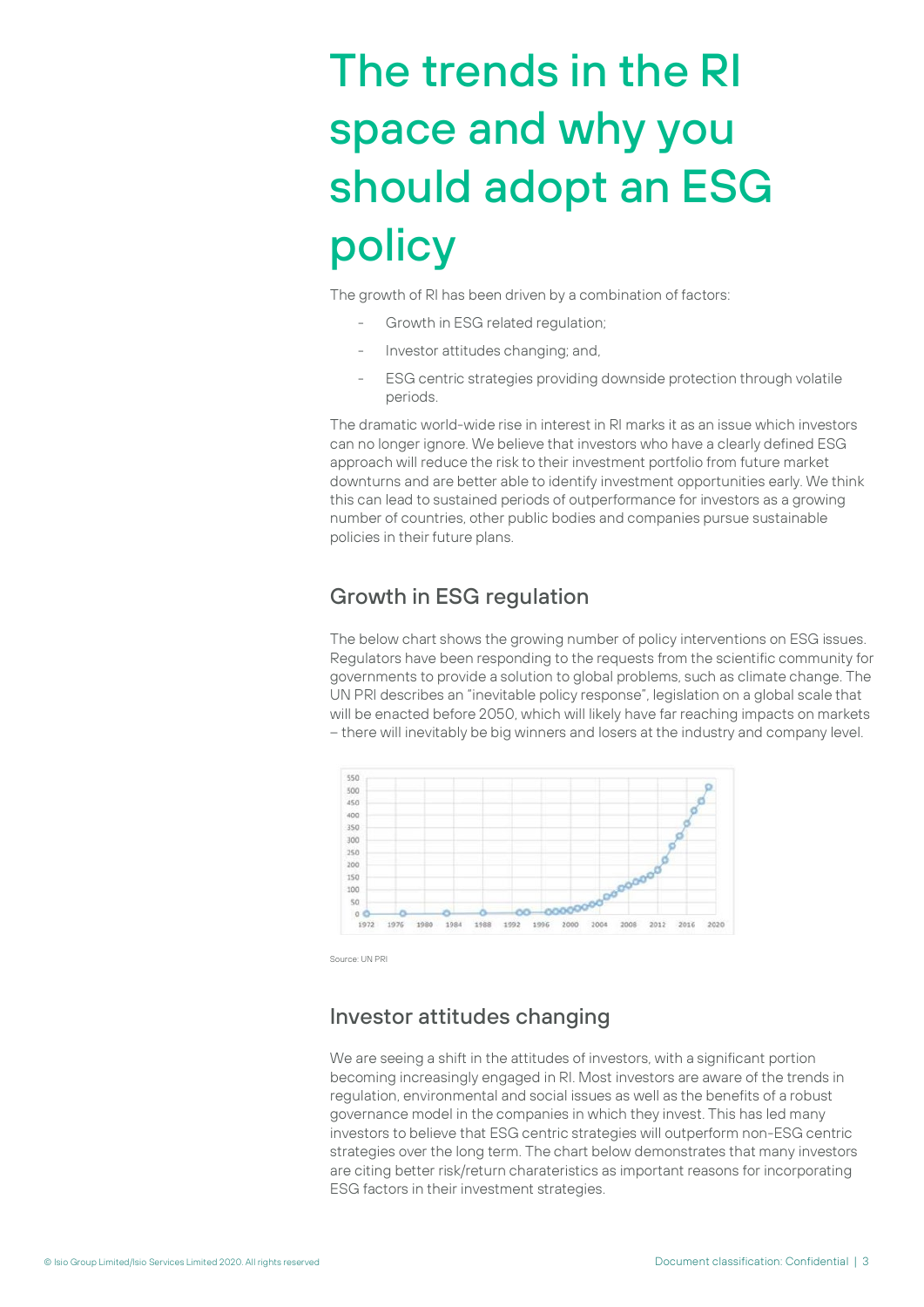

Source: Nuveen, Fifth Annual Responsible Investing Survey 2019, 1007 Investors surveyed

## ESG centric strategies providing downside protection through volatile periods

Specialist ESG centric strategies have experienced strong performance over the past decade, most notably through the recent COVID-19 crisis. There is an increasing amount of evidence to suggest that incorporating ESG factors in your investment strategy can enhance risk-adjusted returns.



Source: MSC

Note: MSCI ESG leaders indices select the highest ESG rated companies in each sector of the parent index

There is a fast pace of change in RI. It is important to set solid foundations and agree a robust RI approach to enable you to navigate this dynamic space in a way that will enhance your investment outcomes.

## Impact of the above 3 trends: RI is increasing

The key trends highlighted above have contributed to the growth of RI. The Global Sustainable Investment Alliance (GSIA), in their biennial survey, found that the assets under management (AUM) of global RI strategies has grown in every region in both absolute and relative terms. We are expecting that their 2020 survey will show further AUM increases relative to 2018. It is very clear that RI is not just an investment fad and the heightened focus on ESG factors is here to stay.



Source: Global Sustainable Investment Alliance 2018, AUM of global RI strategies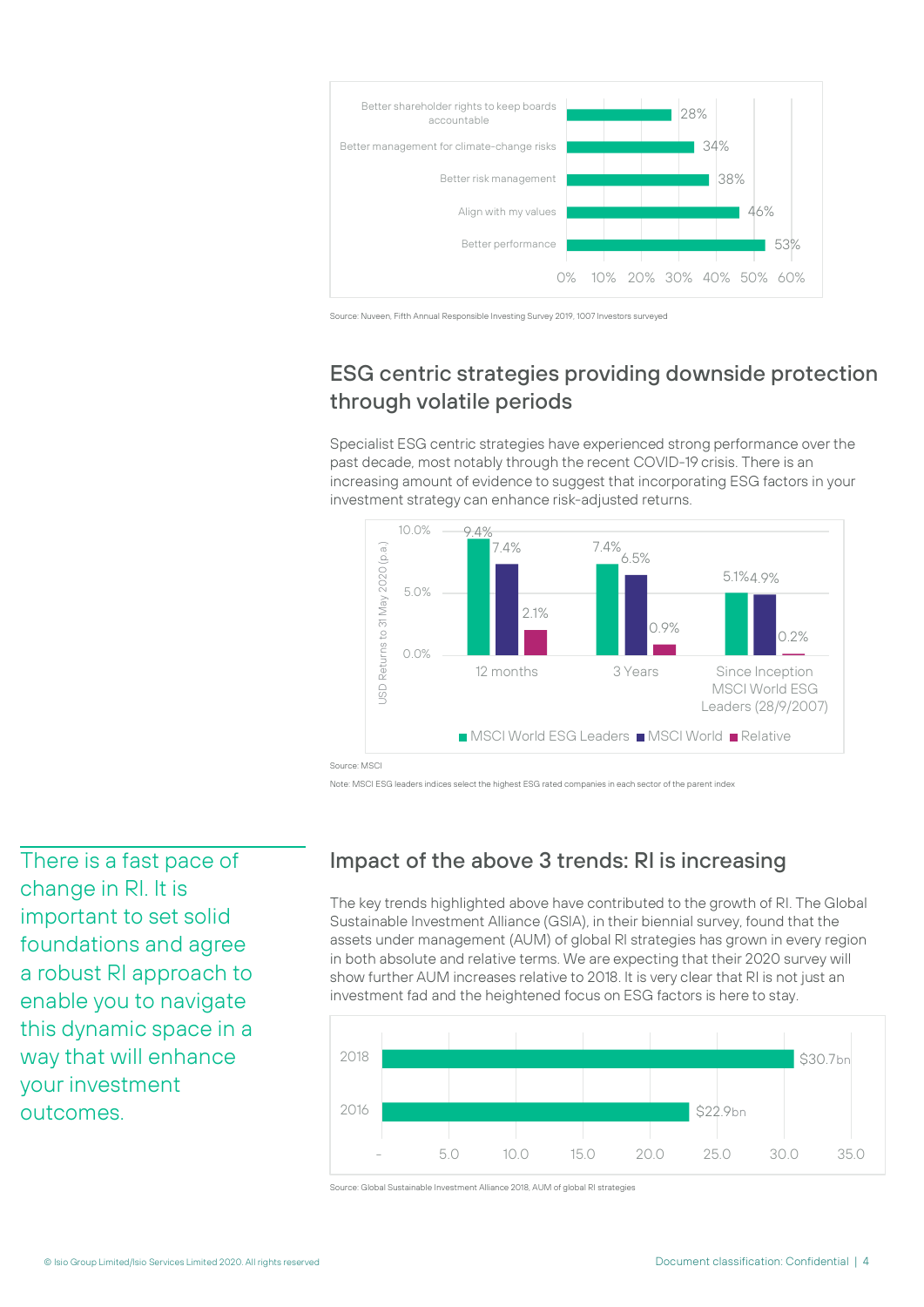## Spectrum of RI approaches

#### Understanding the spectrum

This page presents the spectrum of RI approaches you can implement into your investment strategy. The chart below defines each RI approach and highlights the key objectives, the ESG and financial impacts, and governance requirements of each approach.

#### How to use the spectrum

This chart will help you to map where you currently sit on the RI Spectrum. If there are any objectives that are not being met by your current approach, it will highlight the governance requirements you need to implement to achieve your ideal approach.

|                                   | <b>Traditional</b><br><b>ESG factors not</b><br>considered | <b>Fully Delegated</b><br>"Light Touch"<br>Approach<br>Reliance on<br>investment<br>managers' RI<br>Policies. | Values-based/<br>Exclusionary/<br><b>Ethical Investing</b><br>Reflect core<br>values of an<br>investor, Avoids<br>sectors that are<br>controversial | <b>Sustainable</b><br>Investing<br>"Integrated<br>Approach"<br>Manages ESG<br>risks whilst<br>seeking positive<br><b>ESG outcomes.</b> | <b>Impact Investing</b><br>Investing in<br>companies, funds<br>or infrastructure<br>that provide<br>solutions to social<br>and<br>environmental<br>issues that look to<br>deliver market<br>rate financial<br>returns. | Impact Only/<br><b>Philanthropic</b><br>Investing<br>Impact investing,<br>but market<br>returns are a<br>lower priority. |
|-----------------------------------|------------------------------------------------------------|---------------------------------------------------------------------------------------------------------------|-----------------------------------------------------------------------------------------------------------------------------------------------------|----------------------------------------------------------------------------------------------------------------------------------------|------------------------------------------------------------------------------------------------------------------------------------------------------------------------------------------------------------------------|--------------------------------------------------------------------------------------------------------------------------|
| <b>ESG Impact</b>                 |                                                            |                                                                                                               |                                                                                                                                                     |                                                                                                                                        |                                                                                                                                                                                                                        |                                                                                                                          |
| <b>Financial Impact</b>           |                                                            | <b>Below market</b><br>Focus on delivering long-term returns<br>returns                                       |                                                                                                                                                     |                                                                                                                                        |                                                                                                                                                                                                                        |                                                                                                                          |
| <b>Objectives</b>                 |                                                            | <b>ESG risks managed</b>                                                                                      |                                                                                                                                                     |                                                                                                                                        |                                                                                                                                                                                                                        |                                                                                                                          |
|                                   |                                                            | Pursues positive ESG outcomes                                                                                 |                                                                                                                                                     |                                                                                                                                        |                                                                                                                                                                                                                        |                                                                                                                          |
|                                   |                                                            |                                                                                                               |                                                                                                                                                     |                                                                                                                                        |                                                                                                                                                                                                                        | Seeks specific ESG targets                                                                                               |
| Governance<br><b>Requirements</b> |                                                            | Regular training to review ESG beliefs, set objectives and integrate ESG policy                               |                                                                                                                                                     |                                                                                                                                        |                                                                                                                                                                                                                        |                                                                                                                          |
|                                   |                                                            | Manager monitoring and engagement                                                                             |                                                                                                                                                     | <b>ESG Reporting</b>                                                                                                                   | ESG targets set and impact measured                                                                                                                                                                                    |                                                                                                                          |
|                                   |                                                            |                                                                                                               | Review of strategy and allocation to funds aligned with ESG policy                                                                                  |                                                                                                                                        |                                                                                                                                                                                                                        |                                                                                                                          |

#### Our view on the different RI approaches

Currently, we see that many investors follow a "Fully Delegated" approach. This places significant reliance on appointed investment managers' ESG policies, which may not be wholly aligned with your own objectives. We recommend taking a stronger RI approach such as "Sustainable" or "Impact" investing. Although there may be additional governance requirements in the short-term, we feel these will be offset by better investment outcomes for your investment portfolio.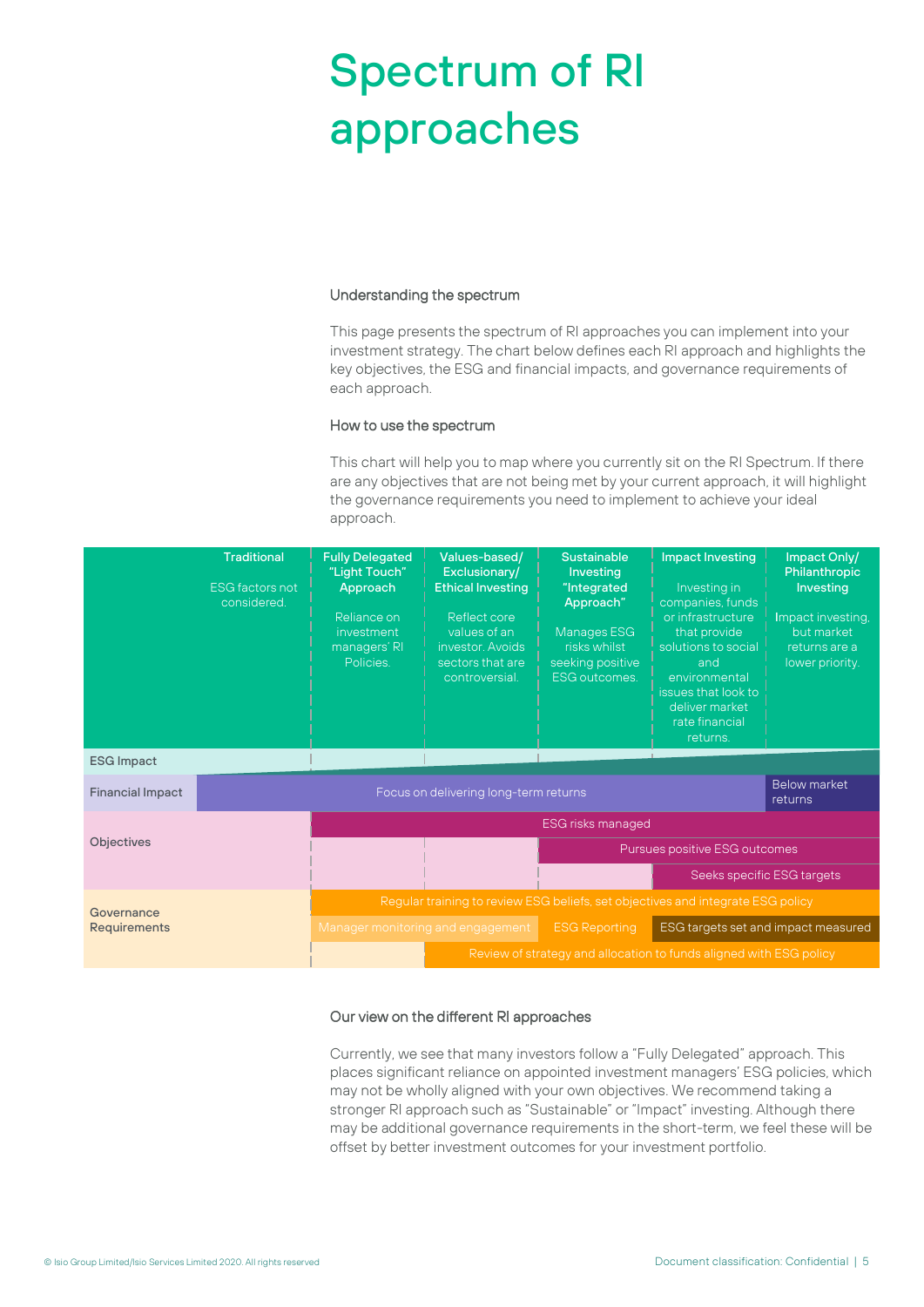## Developing your ESG **Policy**



#### Objective setting:

Starting with an ESG training session, we will highlight the key considerations in the ESG space. At the training session we will provide you with the tools you need to decide which RI approach on the spectrum you would like to target. Once you have decided on your approach, we incorporate your beliefs, as well as the beliefs of any key stakeholders, into an ESG policy to incorporate it into your strategy in a way that is bespoke to you.

#### Implementation

We conduct a review of how your investment managers manage and identify ESG risks and opportunities, and how they align with your ESG policy. We highlight any key issues or actions that we suggest may warrant further engagement with the investment manager.

At this stage, we will review your investment strategy to check the compatibility of your investments with your ESG policy. This could lead to a change to your investment portfolio, however where possible we look to remedy any issues identified through working collaboratively with your existing investment managers.

#### Engagement and ongoing monitoring

A key part of the ESG policy framework is engaging with investment managers and monitoring any changes to their ESG policies. We engage with all investment managers on the issues we have highlighted and we detail any changes to their ESG capabilities, as a result of this engagement, in a progress report.

We recommend ongoing monitoring of investment managers and that your ESG policy is reviewed at least annually. This is in line with recommendations from the DWP, who advise that investors regularly receive training, review their ESG policy and review their investment managers' approach to managing ESG risks on an ongoing basis.

#### Next Steps

Talk to your investment consultant who can work with you to develop an ESG policy. We can help you articulate your beliefs and integrate them into your portfolio, keep you up to date on ESG related investment trends and regulation, and bring you the latest ESG related opportunities.

For more information on how we work with our clients to develop and implement ESG policies as well as some news stories of ESG issues affecting pension schemes please see the appendix.

#### ESG Objective Setting

ESG investment training to agree the approach, develop a policy and objectives.

#### Implementation

Annual evaluation of the managers' ESG capabilities with any issues identified. Investment strategy reviewed in line with beliefs.

#### Engagement and Ongoing **Monitoring**

Engagement with the managers. Changes to managers' ESG policies are monitored through time.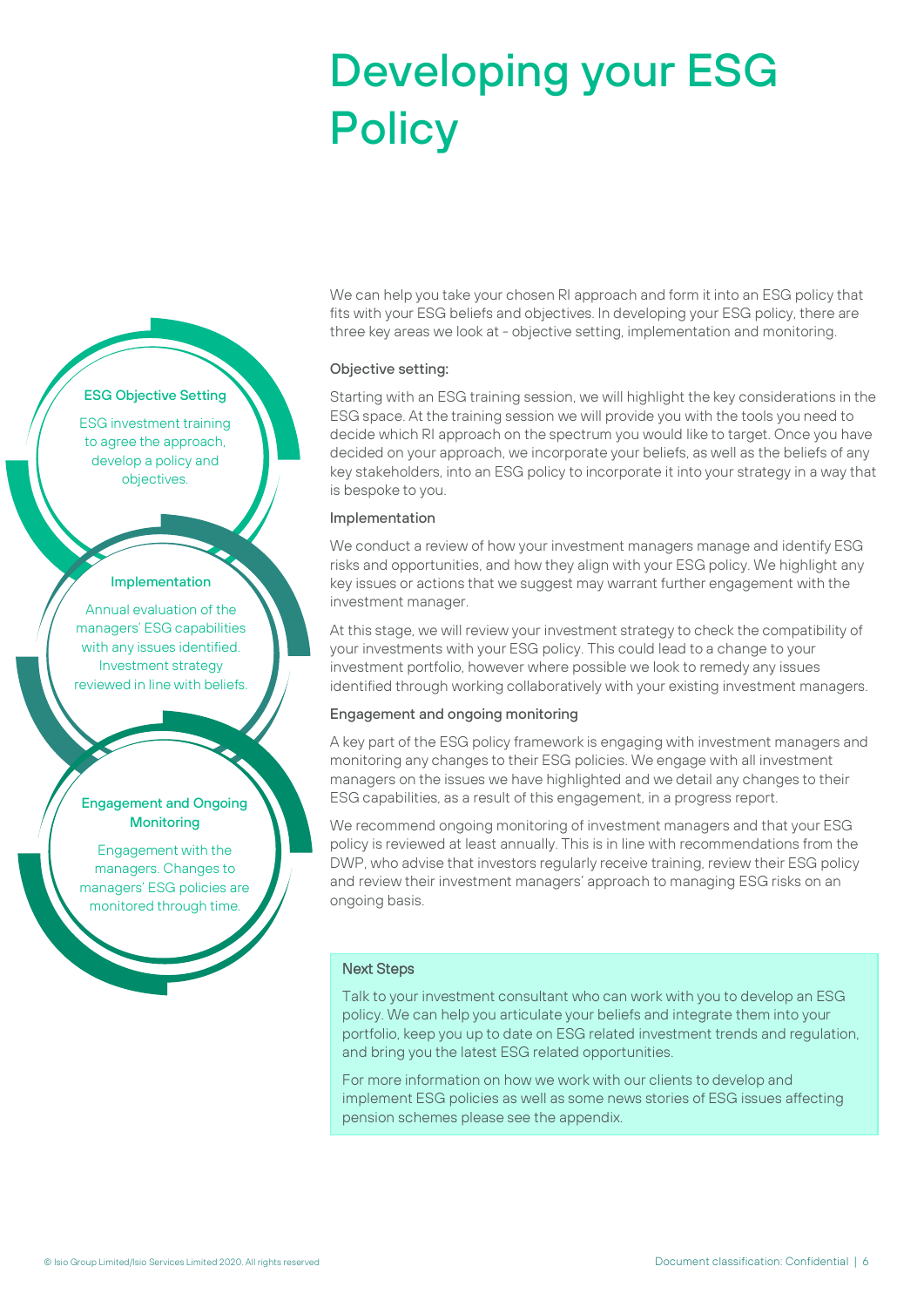# Appendix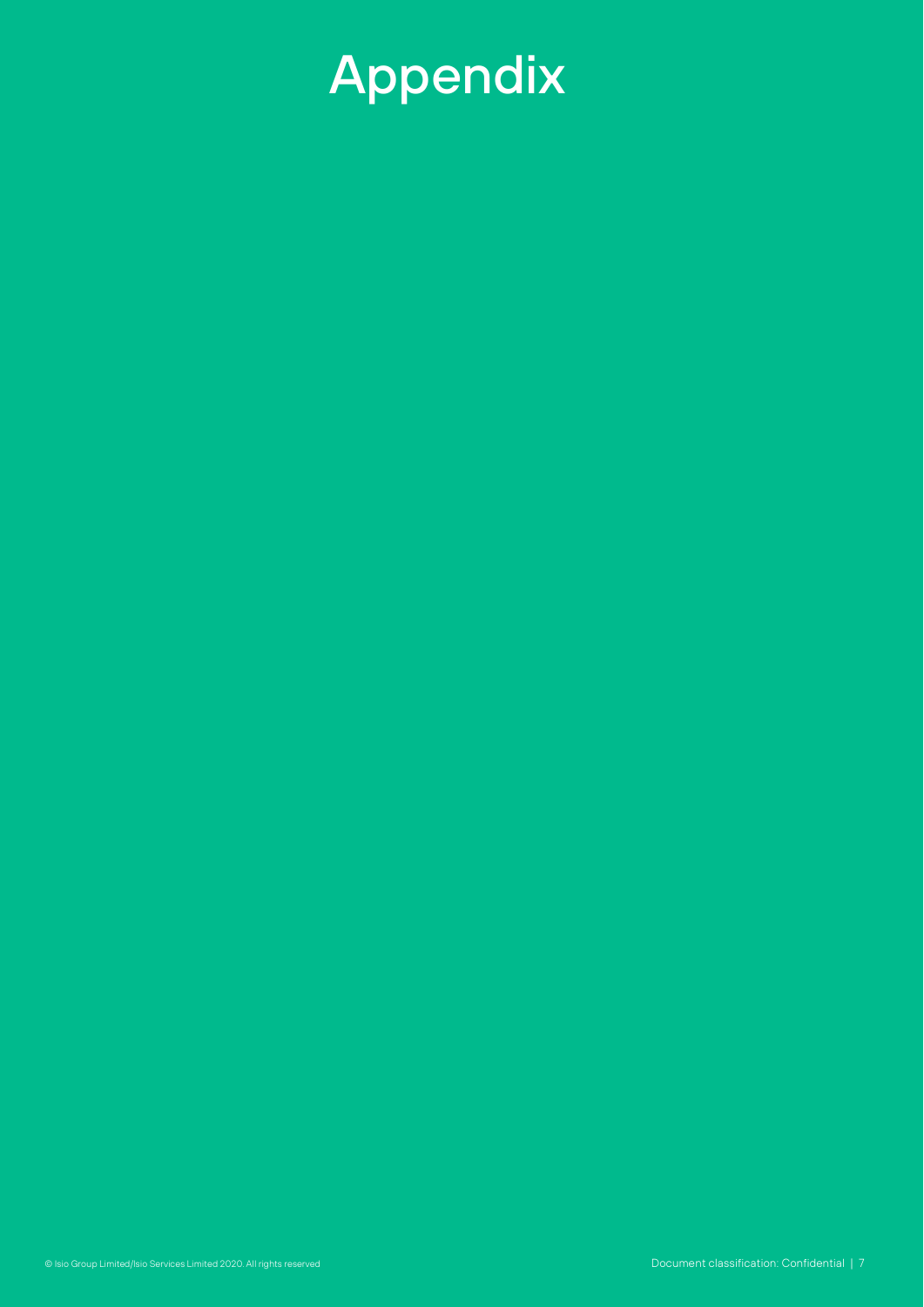### Client case studies

### Sustainable investment framework

#### Working collaboratively with stakeholders to design a bespoke ESG  $\Theta$ policy

We worked with a DB pension scheme of a large multinational corporation whose sponsor is regularly ranked amongst the world's greenest companies.

The scheme wanted to align its ESG policy with the ESG objectives of its sponsor and invest according to that policy.



#### Our role:

We ran a beliefs session with company representatives to understand the key priority areas. We then developed a bespoke beliefs statement and ESG policy.

We ensured that the sponsor was consulted at various stages in developing the scheme's ESG policy to enable them to feed in their beliefs and develop a policy that considered the key objectives of the sponsor. The ESG policy drives the scheme's investment strategy and the scheme has been actively engaging with the investment managers on key issues.

Having a robust ESG policy in place has had positive reputational impacts. The pension scheme has been recognised as a frontrunner in implementing a wellintegrated and strong ESG policy. They have also had success in engaging with asset managers and have helped them to develop ESG policies in areas such as climate change reporting.

## Values-based investment

Tobacco-free default design in DC Pensions We have helped two major UK charities to ensure their DC pensions **AIN** schemes have a tobacco-free default option.

#### Our role:  $0<sup>0</sup>$

Working collaboratively with key stakeholders, we developed an understanding of the needs of the charities, the schemes and the employees and used these beliefs to create an ESG policy.

We reviewed the charities' investment strategy to find a solution that met their financial objectives, as well as the organisations' ethical beliefs.

We implemented the solution through one of the UK's largest asset managers. We worked with the asset manager to create a default investment strategy that met the clients' needs in a cost-effective manner.

"Our investment consultant assisted in our move to a tobacco-free default investment which we believe to be the first in the UK. This went very smoothly and generated very few issues and was well received by our people."

Mark Allen, Executive Director of HR, Cancer Research UK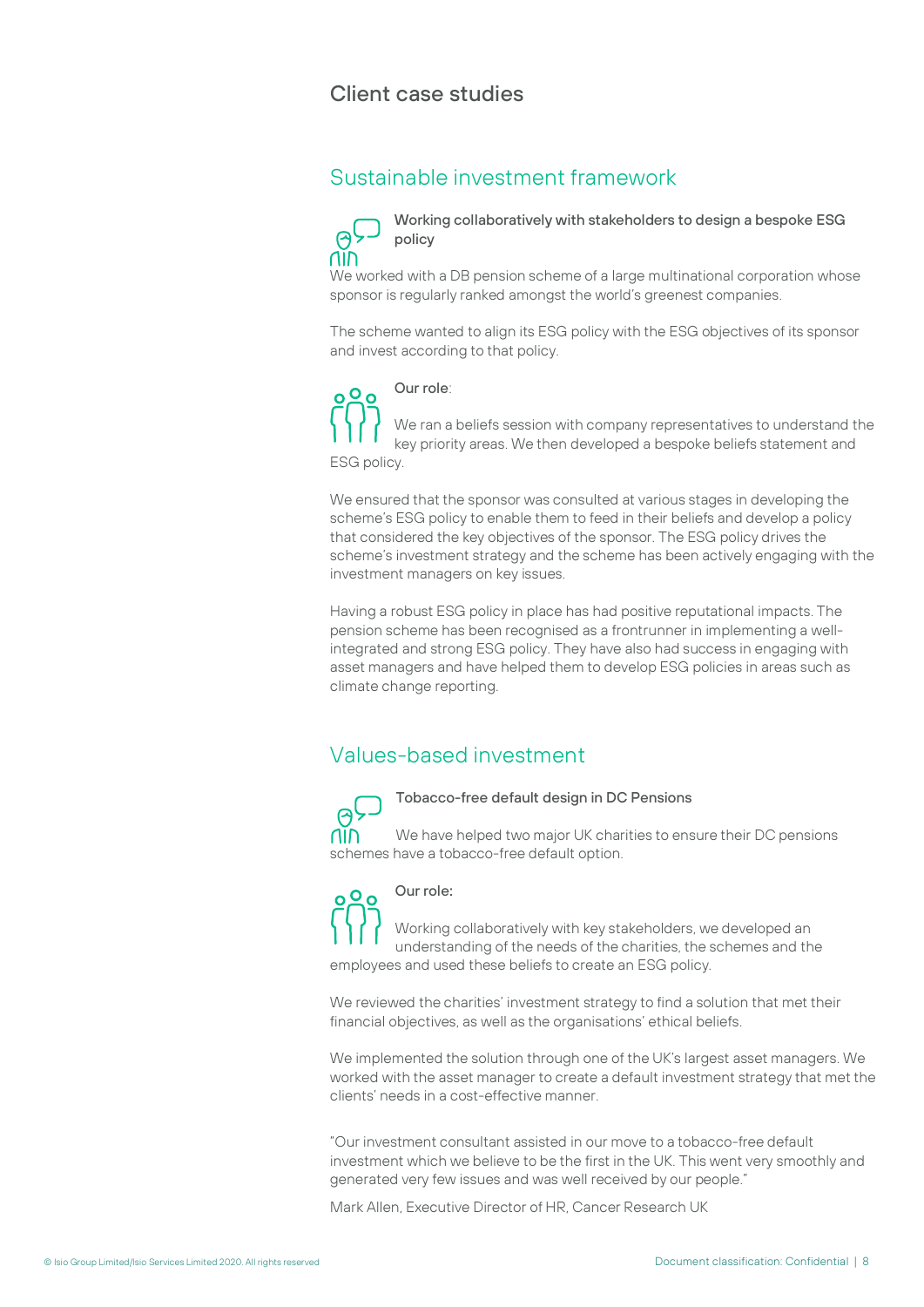### ESG in the news

## Headline: Landmark vegan case threatens to disrupt pensions industry, Financial Times

Story : In a case brought by Jordi Casamitjana, it was claimed that he was unfairly dismissed by the League Against Cruel Sports, an animal welfare charity, for raising concerns about the way the League's pension scheme was invested – including in companies that experimented on animals.

The employee's concern was that donors expect their donations to be invested in a way compatible with their beliefs.

The employment tribunal ruled that ethical veganism is a philosophical belief that is protected by law against discrimination.



Why it is important: This demonstrates the importance of balancing the ESG objectives of a pension scheme in line with the sponsor's ESG philosophy and objectives.

Some institutional investors may be at risk of reputational damage if they do not have an appropriate ESG policy in place that reflects the beliefs of all stakeholders.

## Headline: £30bn pension fund: we'll sack asset managers that ignore climate crisis, The Guardian



Story: Brunel Pension Partnership, a £30bn pension fund which manages pension money for nine councils in south-west England, as well as for the Environment Agency, said it would review the mandates of asset managers that don't reduce exposure to climate risk by 2022.

The Bristol-based pension fund will demand that companies in which it invests take steps to align their emissions with targets agreed at the 2015 Paris climate summit.



Why it is important: This is an example of one of the largest pension funds in the UK investing according to their ESG objectives. They have used these beliefs to set objectives for their asset managers using concrete targets put in place by the widely recognised Paris Agreement.

It is likely to result in many more asset owners taking an active approach to managing their capital, and consequently asset managers and corporations will need to demonstrate they are taking action on climate change.